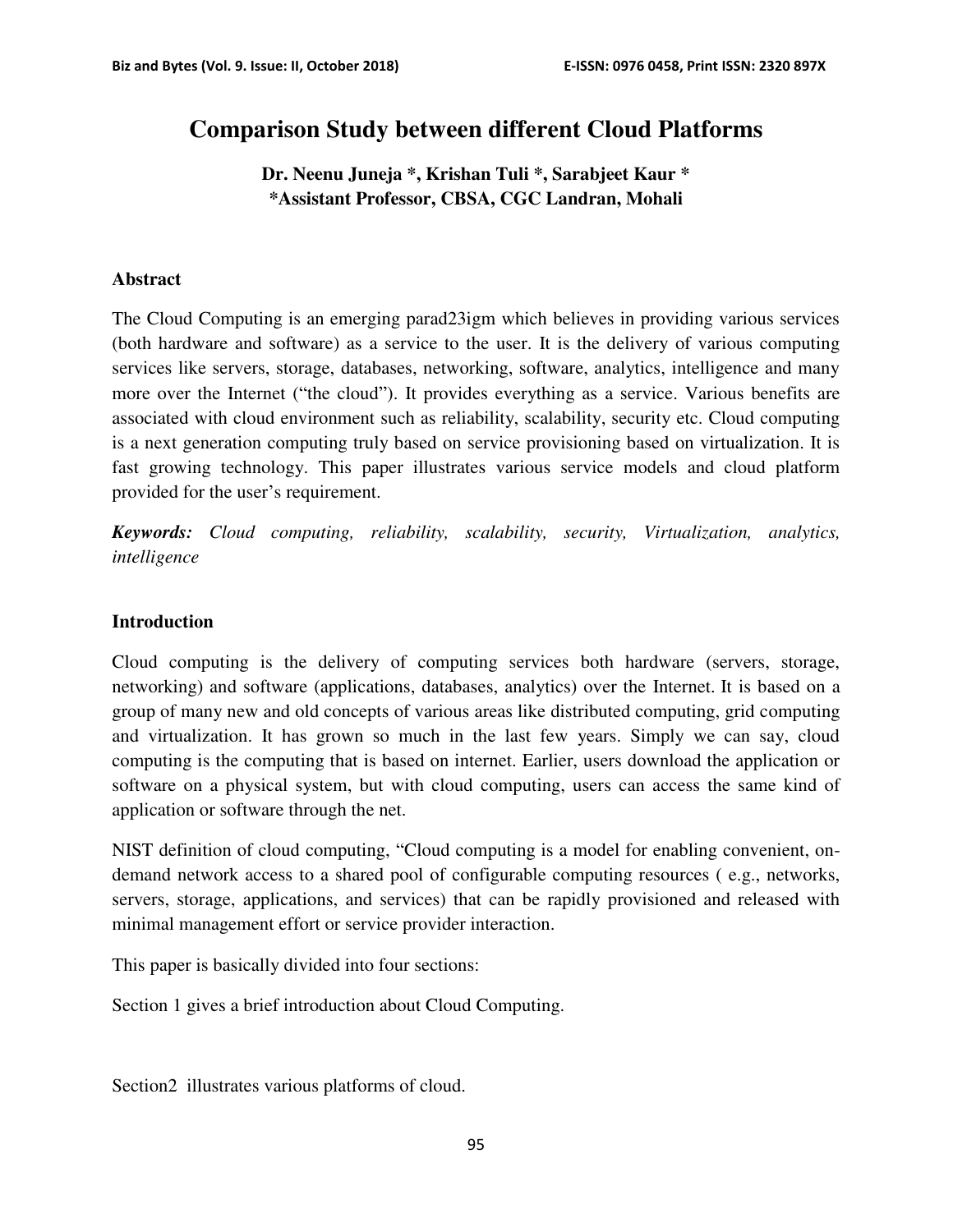Section 3 compares and discuss about difference between various platforms of cloud.

Section 4 concludes the summary

#### **1. Cloud Computing- Introduction**

The Cloud Computing has emerged as a latest domain in terms of technology as well as research interests. Cloud computing is also known as fifth utility (along with water, electricity, gas and telephone) which is available as per the demand of the user. Cloud Computing is based on pay as per the use model. In this, a cloud computing model provides online computing service on demand as required by the user. Cloud computing is a fifth generation computing truly based on service provisioning based on virtualization. The cloud computing model believes in providing various benefits like fast deployment, pay-for-use, lower costs, scalability, rapid provisioning, rapid elasticity, ubiquitous network access, greater resiliency. It also provides hypervisor protection against network attacks, disaster recovery in minimal cost and various solutions to data storage, on-demand security controls, and real time detection of system tampering and rapid re-constitution of services.

Broadly, the cloud architecture can be divided into three layers based on their functioning. These layers are: **SaaS** (Software as a Service), **PaaS** (Platform as a Service) and **IaaS** (Infrastructure as service) as shown in figure 1.



**Figure 1: Service Models** 

### **2. Cloud Platforms**

It has been evident from studies that cloud is growing with a pace. Many countries and their governments are investing monetary values on various Cloud providing techniques. Following are the various cloud platform provider available in the market nowadays: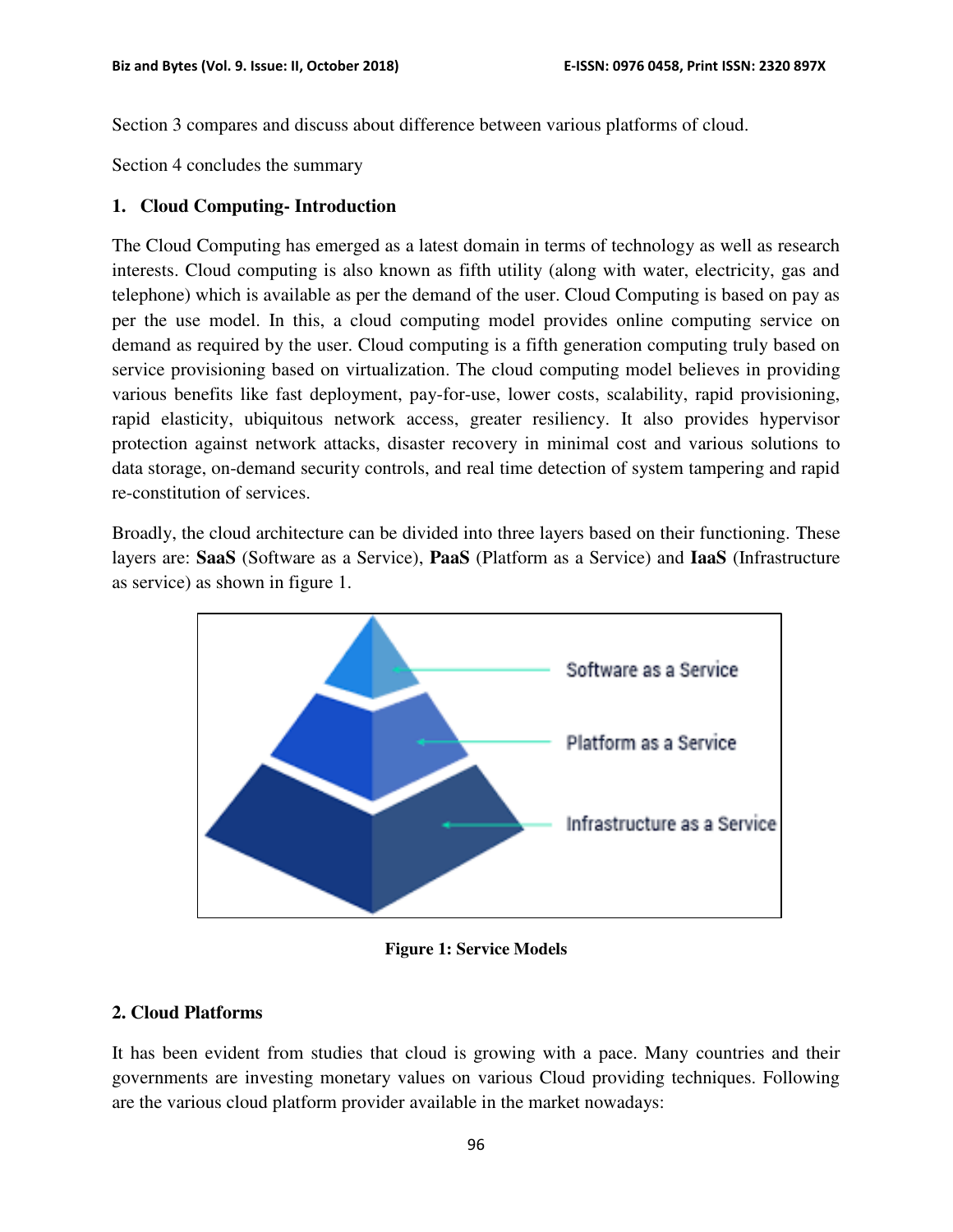#### *2.1 ABICLOUD Platform*

This platform manages the cloud in homogeneous manner. Also, its innovation can be used to building, managing as well as integration in a homogenous environment a private and public cloud virtualized infrastructure. It provides a feature called a web based management function which allows the user to use a service just by dragging and dropping a virtual machine. In this, user need not to worry about remembering commands as it does not work on command line interface. Flexible infrastructure is the facility which is provided by Abicloud platform as a user once demanded can be increased further at any point of time. As Abicloud is Java based, it is much easier to reinstall anywhere required. This type of cloud can be implemented in private as well as on hybrid clouds.



**Figure 2: AbiCloud Architecture** 

## *2. 2 EUCALPTUS Cloud Platform*

Eucalyptus is a short form for "Elastic Utility Computing Architecture for linking your programs to useful systems". It is Linux-based open source computing environment framework based on private cloud. It also provides virtual network that isolates network traffic of various users. It has transformed and is currently run by Eucalyptus Company.

In eucalyptus architecture, there are five high-level components, each component has its own Web-service interface that comprise a Eucalyptus installation i.e. node controller, cluster controller, storage controller, a cloud controller and Walrus (put/get storage).

**Node Controller**: Handling of queries is done by node controller which runs on each and every node in computing environment. It also controls the life cycle of instances. The node cluster interacts with operating system.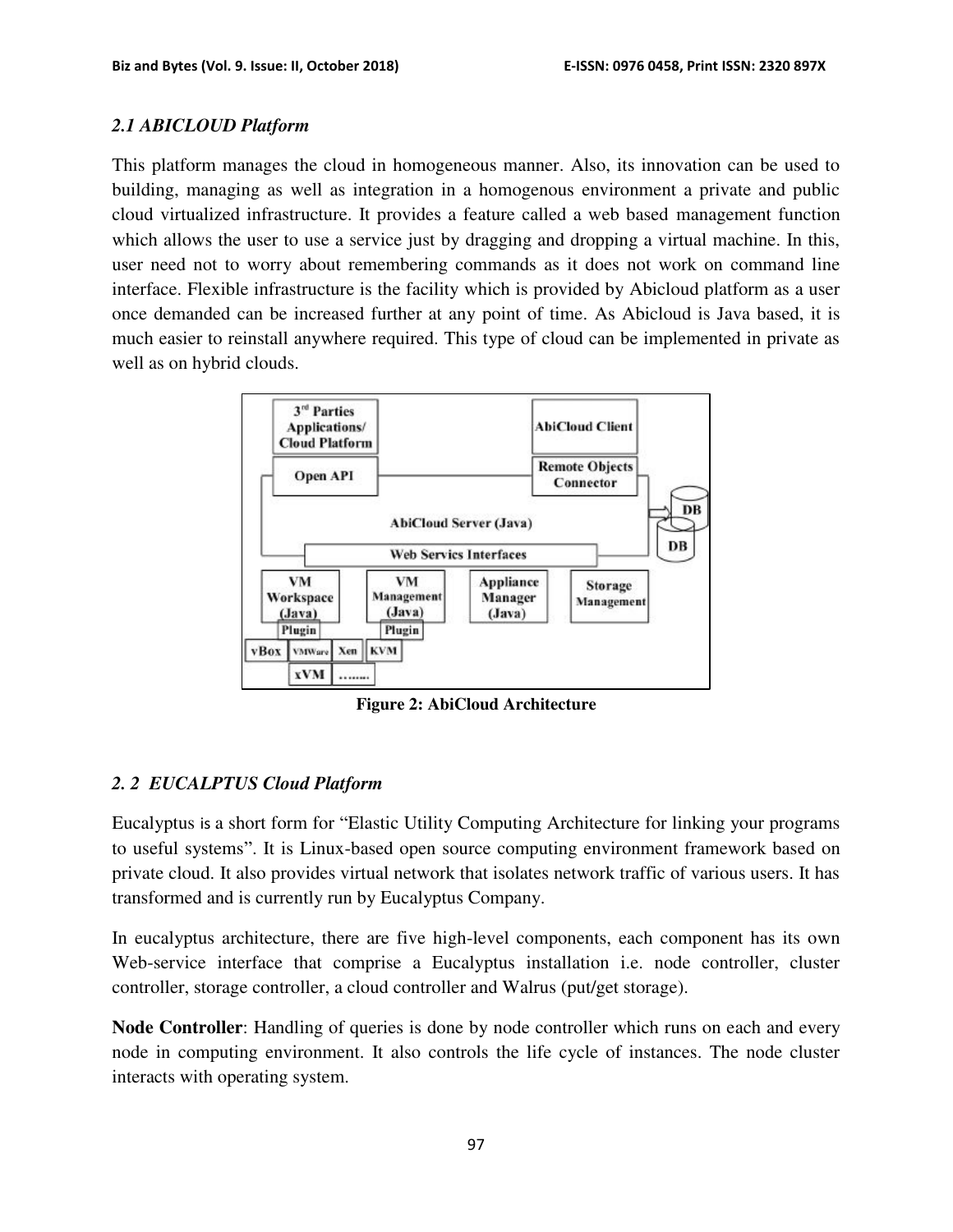

**Figure 3: EUCALPTUS Architecture** 

**Cluster Controller**: It executes on a cluster front-end machine generally. It controls all the nodes that are interconnected form a virtual cluster, collects the information from VM and schedule its extension.

**Storage controller**: It implements block-accessed network storage. Images are stored with the help of storage controller so that they can be access in future.

**Cloud controller:** It is the entry-point into the cloud for administrators, developers, project managers, and end-users. It is the real manager of the cloud as it is responsible for all the queries done on cloud. It also monitors the availability of resources of the cloud infrastructure.

**Walrus (put/get storage):** It allow users to store persistent material, organized as eventuallyconsistent buckets and objects. It also allow the users to create, delete, list buckets, put, get, and delete objects, and set access control policies.

#### *2.3 OPEN NEBULA Cloud Platform*

This platform can be used on private, public as well as hybrid cloud. It follows the framework of open source cloud service. The biggest advantage of using Open Nebula platform is that it can dynamically extend the infrastructure of any user i.e. the data centers or clusters can be set to make them their infrastructure property flexible. Storage, network and virtual techniques can easily by synchronize. It basically includes three technologies i.e. virtualization, storage and network. Open Nebula offers various advantages such as adjustable platform meeting the dynamic requirements of the users, centralized management of virtually and physically distributed infrastructure, efficient energy consumption, cost reduction and so on. It also manages the heterogeneity and complexity of distributed large infrastructure.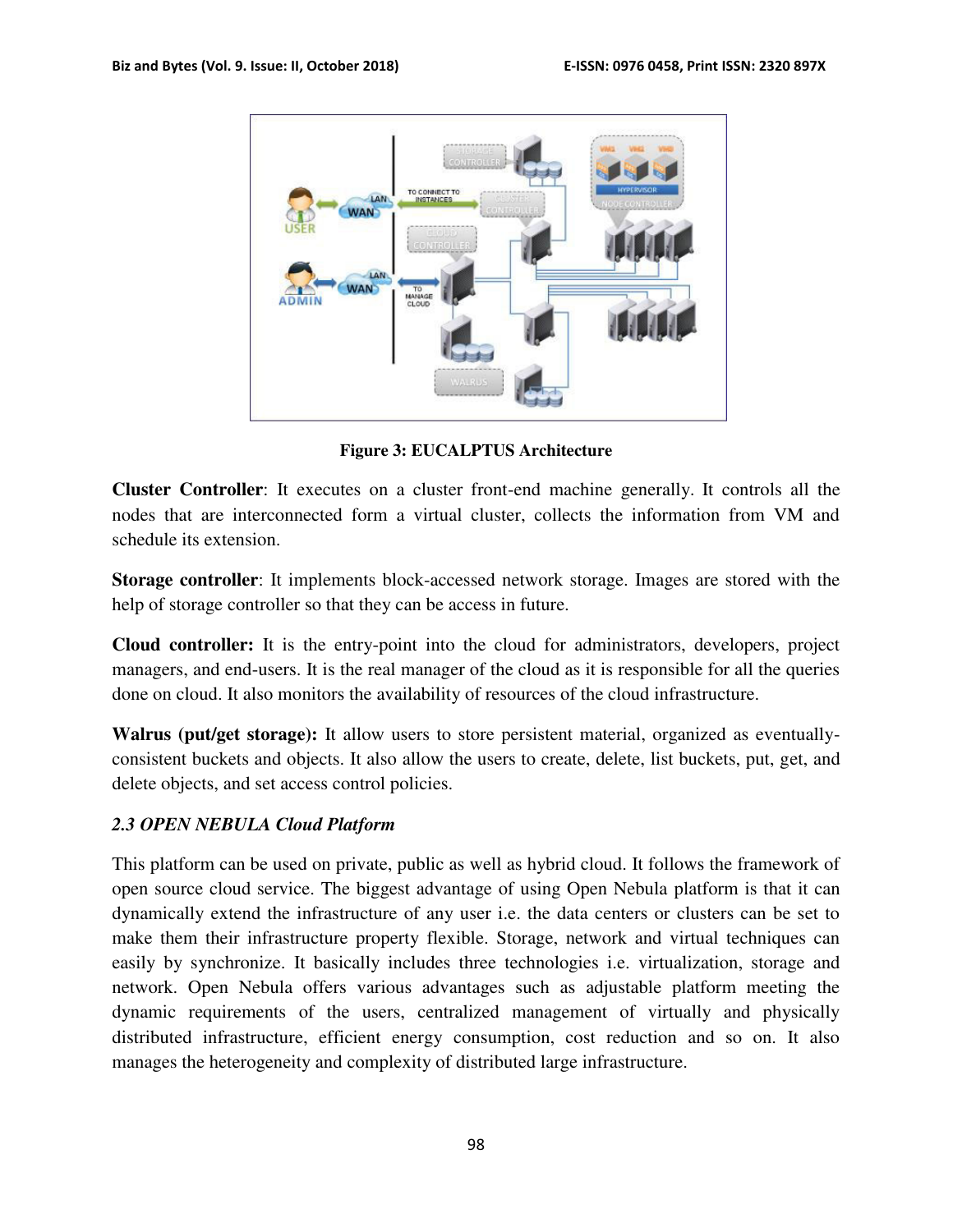

**Figure 4: OPEN NEBULA Architecture** 

#### *2.4 NIMBUS Cloud Platform*

In this, clusters are converted into IaaS (Infrastructure as a Service). It permits the users for leasing remote resources and building environment for computing. While deploying an application, Nimbus offers a "cloudkit" which provides a manager and a repository of images. VWS (Virtual Workspace Services) is provided with it which does the allocation of remote resources. Like eucalyptus, Nimbus platform also comprises of four components namely: Workspace service, Workspace control, Workspace resource management and Workspace pilot. Here, workspace service is web based which provides GSI authorization and authentication. Workspace control helps in controlling VM instances, reconstructing images and assigning IP and MAC addresses to the virtual machines. The workspace resource management also manages the virtual machines over the network. At last, workspace pilot handles the administration and the network signals. Nimbus cloud seems more complicated than many cloud platforms as command line interface is used for command and results are that makes nimbus more complex.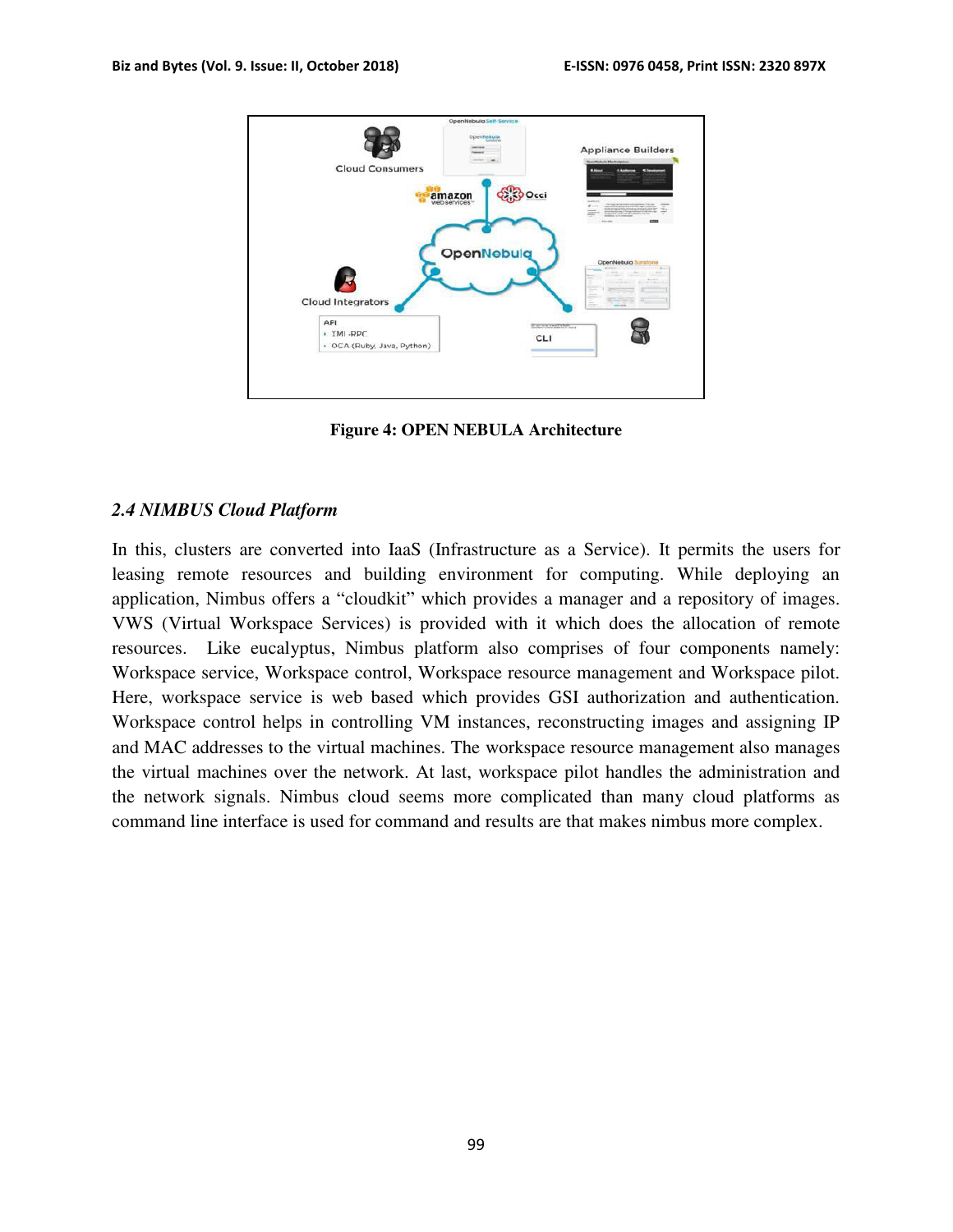

**Figure 5: NIMBUS Architecture** 

# *2.5 Xen Cloud Platform (XCP)*

Xen was launched in 2010 by Xen organization (Xen.org) for IaaS services. But it does not support full architecture of cloud. It works as abstraction layer between hardware and OS. This platform is used by many cloud vendors like Amazon EC2, Nimbus etc. In the architecture of XCP, there are XCP hosts that work behind its working. These are used to host VM on server as well as sharing of resources. There is another host known as Master XCP which has all administrative rights. It also sends the messages to other XCP hosts.



Figure 6: XCP Architecture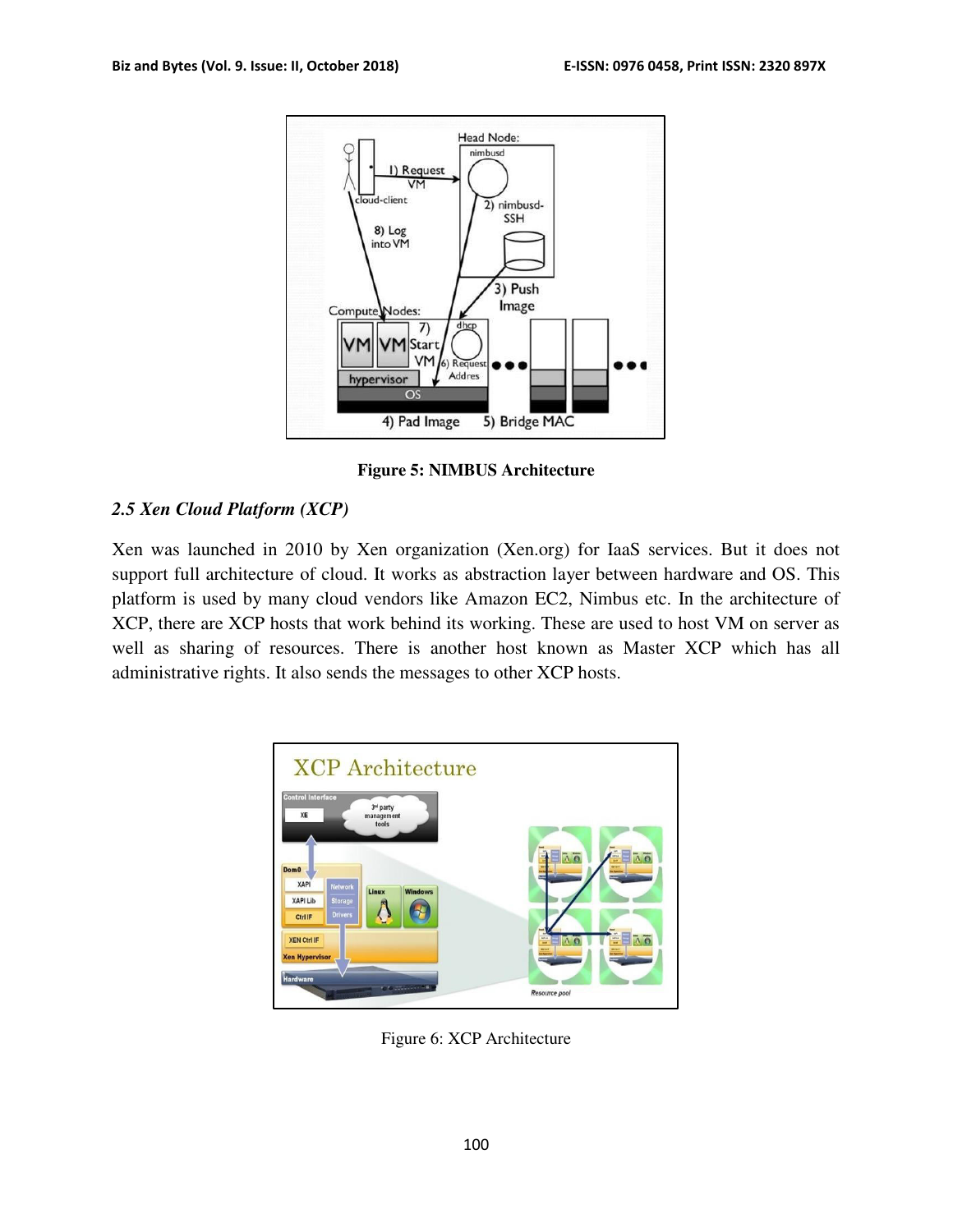#### **3. Comparison of Cloud Platforms**

Presently, a lot of cloud computing platform exist with different implementation, characteristics and varying advantages. In order to have understanding of them, a comparison of four major platforms: Eucalyptus, OpenNebula, Abicloud and Nimbus cloud are presented in table 1 below and some parameters used in the analysis include: Platform type, cloud form, compatibility, deployment, deployment manner, Transplant ability, VM support, Web Interface, structure, Reliability, OS support and development.

|                              | <b>Eucalyptus</b>                        | <b>OpenNebula</b>                       | . г.<br><b>Abicloud</b>                       | <b>Nimbus</b>             |
|------------------------------|------------------------------------------|-----------------------------------------|-----------------------------------------------|---------------------------|
| <b>Cloud Type</b>            | Public                                   | Private / Public                        | Private / Public                              | Private                   |
| <b>Scalability</b>           | Scalable                                 | Dynamic / Scalable                      | Scalable                                      | Dynamic / Scalable        |
| <b>Cloud Form</b>            | IaaS                                     | <b>IaaS</b>                             | IaaS                                          | IaaS                      |
| <b>Deployment</b>            | Dynamic<br>Deployment                    | Dynamic<br>Deployment                   | Pack and redeploy                             | Dynamic Deployment        |
| Deployment<br>manner         | Command line                             | Command line                            | Web interface drag                            | Command line              |
| Compatibility                | Support EC2,<br>S <sub>3</sub>           | Open,<br>multiplatform                  | Not supported EC2                             | Support EC2               |
| <b>Transplant</b><br>ability | Common                                   | Common                                  | Easy                                          | Common                    |
| <b>Hypervisors</b>           | VMware, Xen,                             | Xen,<br>VMware,                         | Virtual box,                                  | Xen, KVM                  |
| support                      | <b>KVM</b>                               | <b>KVM</b>                              | Xen, VMware, KVM                              |                           |
| <b>Structure</b>             | Module                                   | Module                                  | Platform,<br>Open<br>encapsulate core         | Lightweight<br>components |
| <b>Reliability</b>           | $\overline{a}$                           | Rollback host and<br><b>VM</b>          | $\mathord{\hspace{1pt}\text{--}\hspace{1pt}}$ | $\mathbf{u}$              |
| <b>OS Support</b>            | Linux                                    | Linux                                   | Linux                                         | Linux                     |
| Development<br>language      | Java                                     | Java                                    | Ruby, C++, Python                             | Java, Python              |
| <b>Security</b>              | Public/ Private<br>key<br>authentication | Authen. password,<br>RSA,<br>SSH, LDAP, | Code<br>Access<br>System(CAS)                 | PKI                       |
| <b>VM</b> build              | Unavailable                              | Unavailable                             | Drag & drop                                   | Unavailable               |

**Table 1**: Comparison between cloud platforms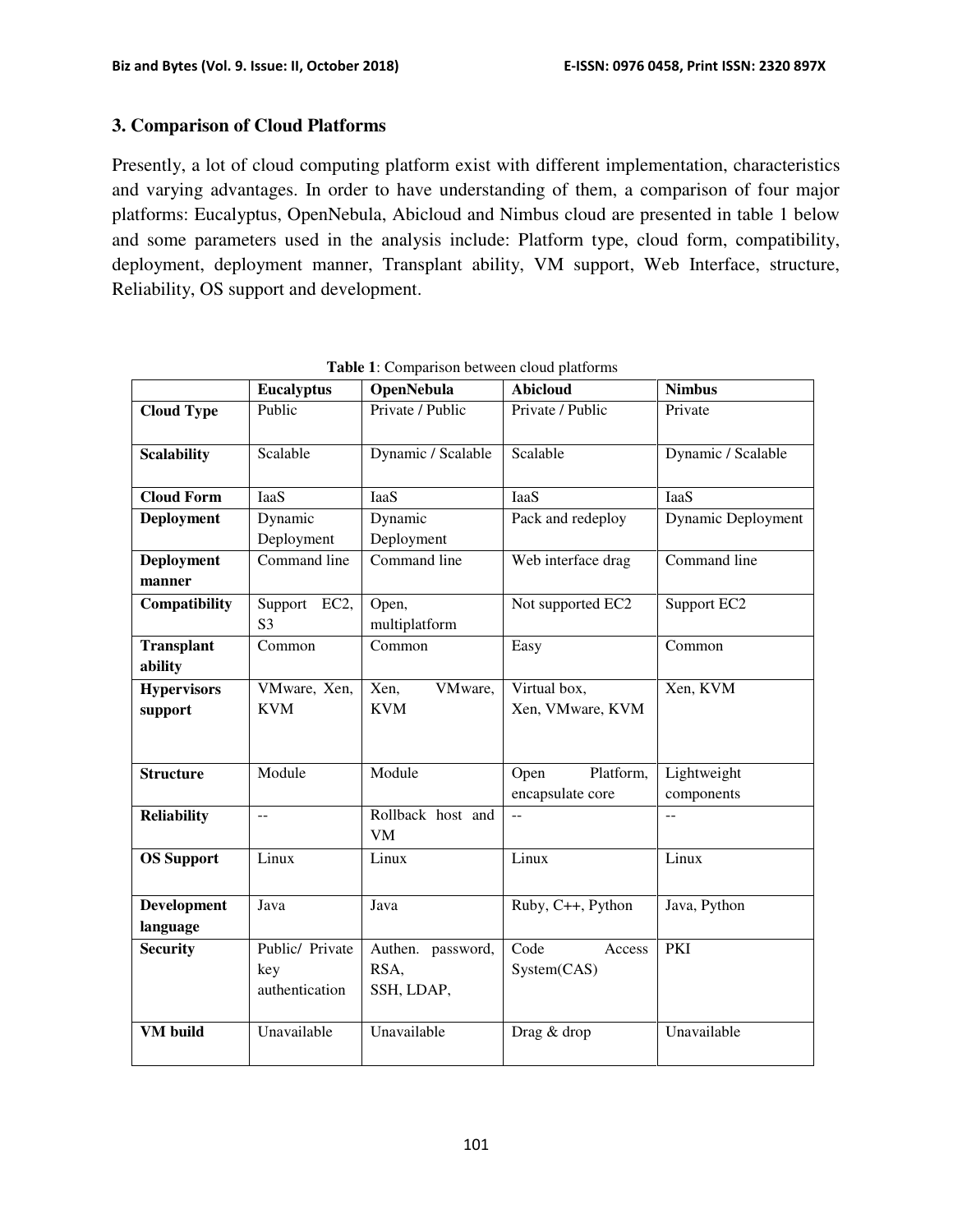#### **4. Conclusion**

This paper has presented the basic introduction to cloud and various platforms of cloud. This paper has also presented the work published by various journals on cloud computing. This paper explicated fundamentals pertaining to the basic requirements of pursing research in the cloud computing. Various platforms are already available in the market and also a lot of research has been in process so that more platforms can be made available in the market. Now, the difference in the platform is becoming an issue in terms of understanding and usage. Based on the analysis, users now have the opportunity to understand the features and be able to make choices of cloud computing platform in respect to cloud modules.

### **References**

- 1. White Paper: Introduction to Cloud Computing. http://www.thinkgrid.com/docs/computing-whitepaper.pdf
- 2. OpenNebula Project, [URL]. http://www.opennebula.org/.
- 3. S.Kumar, R.H. Goudar. "Cloud Computing- Reseaarch Issues, challenges, Platforms and Applications: A Survey", International Journal of Future Computer and Communications, Vol 1, No 4, December 2012.
- 4. A. Singh, M. Malhotra, "Analysis for Exploring Scope of Mobile Agents in Cloud Computing", International Journal of Advancements in Technology, ISSN 0976-4860.
- 5. NIST (2013) NIST Cloud Computing Standards Roadmap [online] http://www. boulder.nist.gov/itl/cloud/ up load/NIST\_SP-500- 291\_Version 2\_2013\_June 18\_FINAL.pdf (accessed 30 July 2013).
- 6. T. Cordeiro, D. Damalio, N. Pereira, P. Endo, A. Palhares, G. Gonçalves, D. Sadok, J. Kelner, B. Melander, V Souza,J.E. Mångs, " Open source cloud computing platforms. In Grid andCooperative Computing (GCC)" , 2010 9th International Conference on (pp. 366-371). IEEE.
- 7. S.Jaswal, "The Cloud Computing: A Review", International Journal of Innovative Sciences, Engineering and Technology, Vol 0032 Issue 12, December 2015, Pg 373-377.
- 8. H. Parmar, T.Champaneria, " Comparative study of open nebula, eucalyptus, open stack and cloud stack", International Journal of Advanced Research in Computer Science and Software Engineering. 2014; 4(2): 714-721
- 9. N. Khan, A. Noraziah, E. Ismail, M.M Deris, & T. Herawan, "Cloud computing: Analysis of various platforms", International Journal of E-Entrepreneurship and Innovation (IJEEI), 3(2), 51-59.
- 10. J.Peng, X. Zhang,Z. Lei, B. Zhang, " Comparison of several cloud computing platforms", Second International Symposium on Information Science and Engineering. 2009: 23-27.
- 11. M. Cusumano "Cloud computing and SaaS as new computing platforms", Communications of the ACM. 2010. 53(4): 27-29.